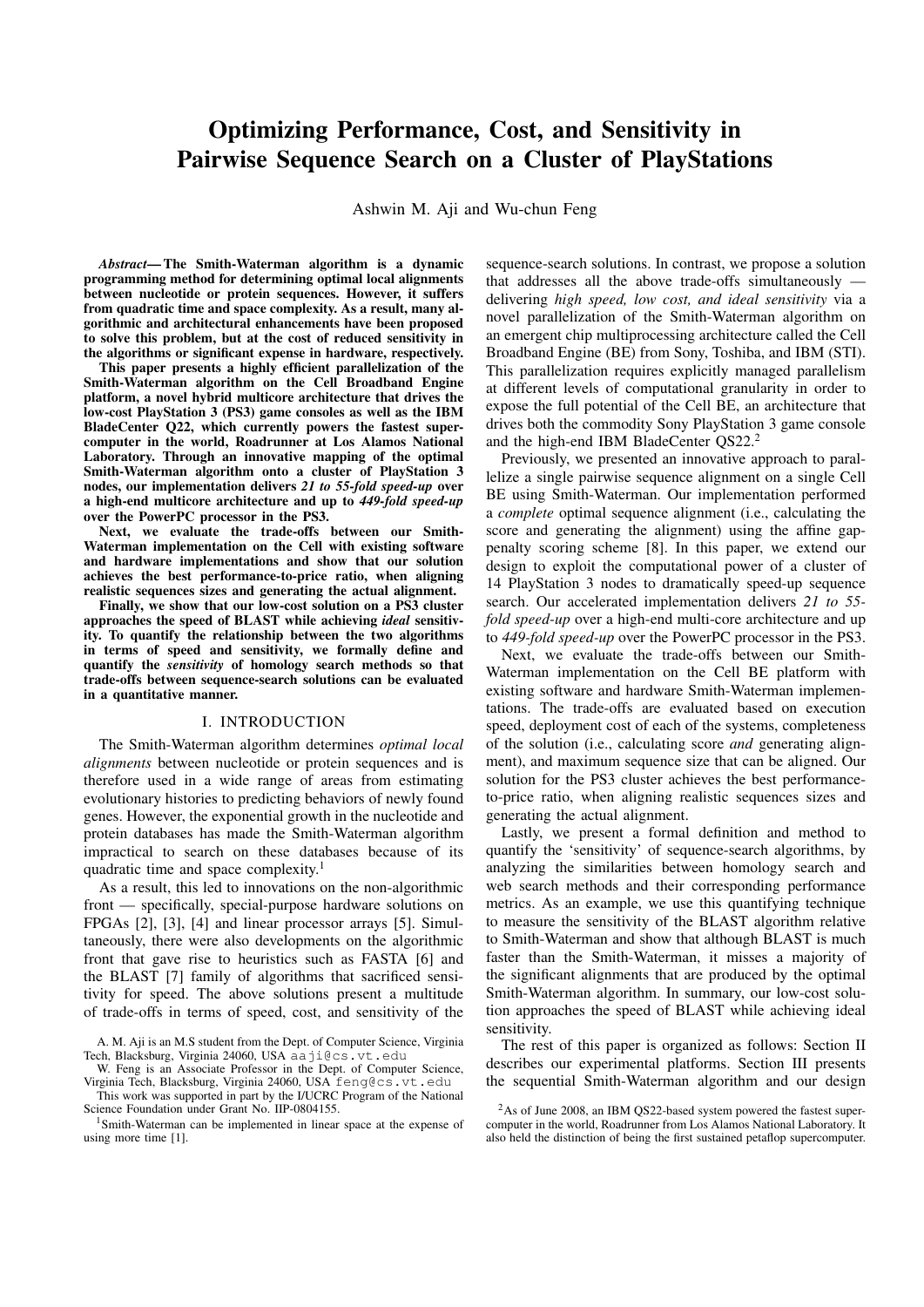to parallelize it for the Cell cluster. Section IV discusses and defines the performance metrics for evaluating sequencesearch algorithms. Section V presents our experimental setup and methodology and discusses the results. Section VI concludes the paper.

## II. EXPERIMENTAL PLATFORMS

In this paper, we compare the performance of our implementation of Smith-Waterman on the PlayStation 3, which hosts the Cell BE, to three other computing platforms: nVIDIA GeForce GPGPU (General-Purpose Computation on Graphics Processing Units), TimeLogic's DeCypher engine, and a standard PC.

The Cell BE is a hybrid multi-core processor that combines a PowerPC core (also known as the Power Processing Element or PPE), and eight SIMD-based processors (also known as the Synergistic Processing Elements or SPEs) [9]. However, the Linux kernel on the PS3 runs on top of a proprietary hypervisor that disallows the use of one of the SPE cores, while another SPE core is hardware-disabled. Thus, we can effectively use only 6 SPE cores for computational purposes. All the cores run at 3.2 GHz. The SPE cores are tightly coupled with the PPE via a high-bandwidth Element Interconnect Bus (EIB). The EIB can transmit 96 bytes/cycle for a theoretical memory bandwidth of 204.8 gigabytes/second (GB/s).

Our PS3 cluster platform consisted of 14 PS3 game consoles, interconnected via Gigabit Etherent and using MPI [10] for communication. We used the IBM Cell SDK 2.1 to program the individual PS3 nodes, where each node ran the Linux Fedora Core 5 OS.

We ran the CUDA-compatible Smith-Waterman implementation, authored by Manavski [11], on the nVIDIA GeForce 8800 GTS graphics card with 512 MB of memory.

We executed a hardware-accelerated Smith-Waterman on the TimeLogic-based DeCypher Engine G4 FPGA card with DeCypher software version 7.6.2. The FPGA card was hosted by a Sun SPARC V9 machine, running at 900 MHz with 16 GB of available physical memory.

Lastly, we ran the naïve software implementation of Smith-Waterman on a single core of an Intel Core 2 Duo E4500 processor, running at 2.2 GHz and having 4 GB of main memory.

# III. OPTIMAL LOCAL SEQUENCE ALIGNMENT

#### *A. The Sequential Algorithm*

The Smith-Waterman algorithm [12] is an *optimal local sequence alignment* methodology that follows the dynamicprogramming paradigm. It can be broadly classified into two phases: (1) matrix filling and (2) backtracing.

To fill out the dynamic-programming matrix  $(DP)$ , the Smith-Waterman algorithm follows a scoring system that consists of a scoring matrix and a gap-penalty scheme. The scoring matrix, M, is a 2-dimensional matrix containing the scores for aligning individual amino acid or nucleotide residues. The gap-penalty scheme provides the option of gaps being introduced within the alignments, hoping that a better alignment score can be generated; but they incur some penalty or negative score. In our implementation, we consider

an affine gap-penalty scheme that consists of two types of penalties. The *gap-open* penalty, o, is incurred for starting a gap in the alignment, and the *gap-extension* penalty, e, is imposed for extending a previously existing gap by one unit. Using this scoring scheme, the dynamic-programming matrix is filled out following a *wavefront* pattern, i.e., beginning from the northwest corner element and going towards the southeast corner, the current anti-diagonal is filled after the previous anti-diagonals are computed, as shown in Figure 1(a). Moreover, each element can be computed only after the calculation of its north, west and northwest neighbors are computed, as shown in Figure 1(b).

The backtracing phase of the algorithm generates the highest-scoring local alignment. The backtrace begins at the matrix cell that holds the optimal alignment score and proceeds in a direction opposite to that of the matrix filling, until a cell with score zero is encountered. The path, thus traced, yields the optimal local alignment.



Fig. 1. The Smith-Waterman wavefront algorithm and its dependencies

## *B. The Parallel Algorithm*

The wavefront pattern of the Smith-Waterman algorithm forces consecutive anti-diagonals to be computationally dependent, as shown in Figure 1. The elements on the same anti-diagonal are computationally independent, however, and can be processed in parallel on separate SPE cores of the Cell BE. This, in turn, creates high communication overhead between the cores, which can be avoided by providing more computation to the individual cores. We achieve this by grouping matrix elements into blocks of elements and call each block as a *tile*. While this strategy does not change the wavefront pattern of the algorithm, i.e., the algorithm still advances through the matrix by computing anti-diagonals, it reduces communication overhead since each anti-diagonal will be composed of multiple tiles, as shown in Figure 2. We call this pattern the *tiled-wavefront* pattern.

In mapping the tiled-wavefront pattern to the Cell, we process independent tiles on different SPEs because each core can perform independent asynchronous computations. For simplicity, we assume that the matrix is divided into square tiles. The execution starts by processing tile  $t_1$ , as noted in Figure 2. After the processing of tile  $t_1$  completes, the two tiles lying on the anti-diagonal  $t_2$  are processed in parallel on two SPEs. The number of SPEs used increases in the subsequent stages of the tiled wavefront. From the antidiagonal  $t<sub>6</sub>$  onwards, the number of tiles available for parallel processing is equal to or exceeds the number of active SPEs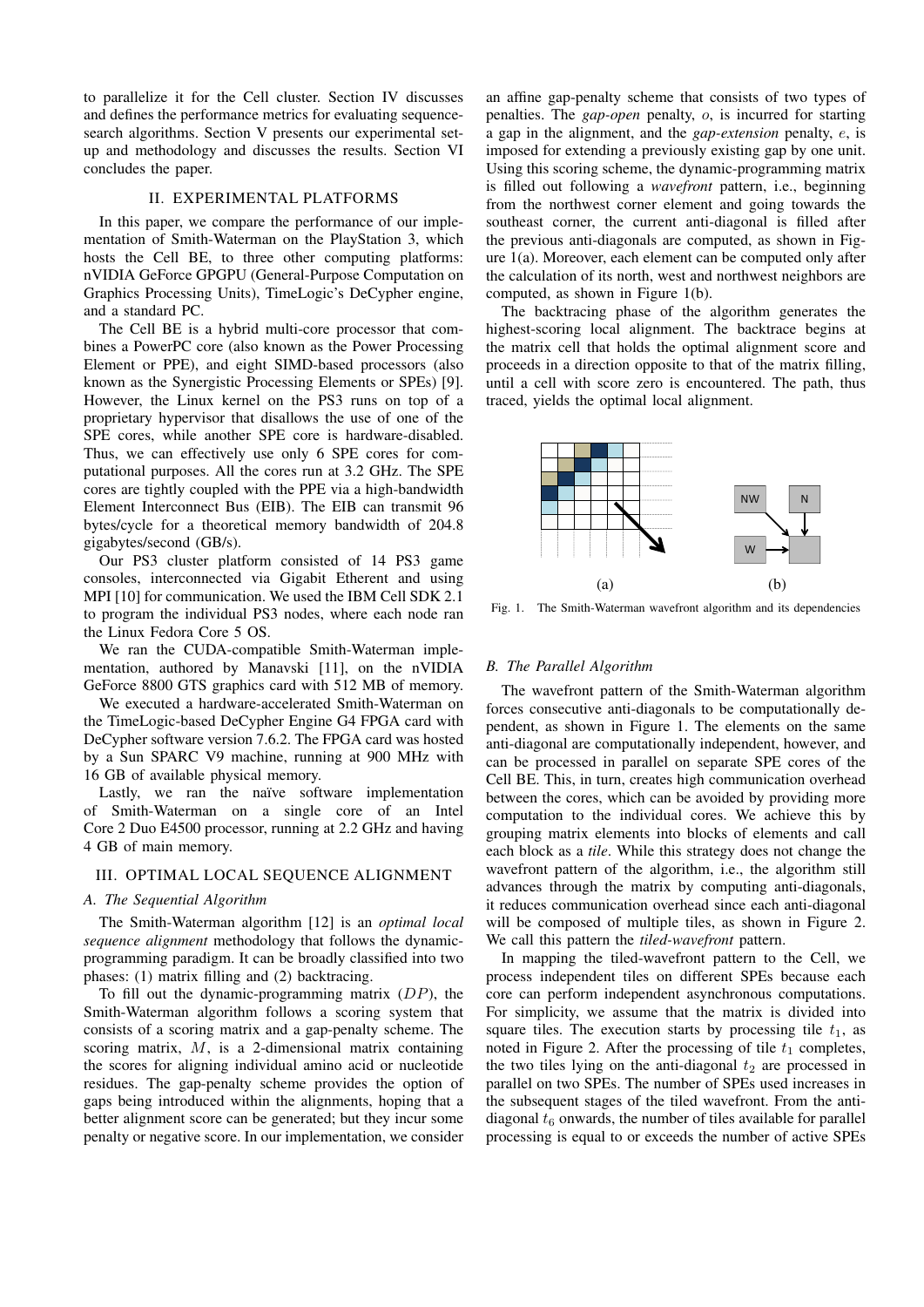on a single Cell BE in the PlayStation 3 (i.e., 6), and all SPEs can be actively processing tiles.



Our scheduling scheme allows static cyclic assignment of tiles to the SPEs, The SPE that is labeled  $S_1$  computes the topmost row of tiles,  $S_2$  computes the row of tiles below it, and so on. This static scheduling policy achieves perfect load balancing among the SPEs and enables complete utilization of the Cell BE.

We further leverage the above parallelization strategy to search for an unknown DNA sequence in a known DNA sequence database by using a cluster of Cell nodes (i.e., PS3 game consoles). We first partition the known DNA sequence database into as many fragments as the available PS3 consoles, and then distribute the fragments within the cluster such that each PS3 is responsible for searching roughly equal-sized and exclusive partitions of the database. Each Cell node then repeatedly aligns the unknown sequence with every sequence in its local database fragment. Thus, we simultaneously explore two levels of parallelism: coarsegrained parallelism, where different portions of the database are searched independently by different PlayStations, and fine-grained parallelism, where 6 SPE cores of a single PS3 are utilized to speedup the process of aligning a single sequence pair.

The resulting alignment set from each node in the cluster is then collected by the root node, and the collective alignment set is given to the user.

### IV. PERFORMANCE METRICS

Sequence-search algorithms can be measured along many dimensions such as execution time (or speed), millions of cell updates per second (MCUPS), deployment cost, and sensitivity. While measuring the first three metrics is straightforward, there is no existing definition that clearly defines and quantifies the 'sensitivity' of a sequence-search algorithm.

## *A. Sensitivity*

Previous work defined and measured sensitivity in an unconvincing and informal fashion [13], [14]. To address this, we propose a formal definition for sensitivity in the following way. Homology search methods are similar to websearch algorithms. In the web-search domain, an input query or keyword is searched against a large known document collection. The output will be a set of relevant web pages that are sorted by closeness or rank. Similarly, in the realm of homology search, an input query sequence is searched against a large known sequence database. The output will be a set of relevant sequences similar to the query, which are sorted by the alignment score or corresponding statistical quantifiers such as E-Value and P-Value of the alignment. Given the analogy between the homology search and websearch methods, we first explore one of the many definitions and metrics that have been proposed to measure the performance of information retrieval systems. We analyze its relevance to sequence search and then modify and adapt this definition in order to quantify sensitivity. The information retrieval metric that is of interest is as follows:

Among all the documents that are relevant to a query, the fraction of the documents that is successfully retrieved is termed as *recall* and can be represented by Equation (1). It gives an indication of the percentage of *false negatives* that are not included in the final result set of the search. In other words, recall denotes the power of the search algorithm to retrieve all the relevant documents.

$$
recall = \frac{|all\ relevant\ docs.\ \bigcap\ retrieval\ docs.|}{|all\ relevant\ docs.|} \tag{1}
$$

With respect to sequence-search algorithms, the universal relevant document group or the *absolute result set* corresponds to all the sequence alignments that are generated by the optimal Smith-Waterman algorithm, for a given threshold score. Different threshold scores generate different absolute result sets of sequence alignments. False negatives can be generated by those heuristic algorithms, which are willing not to output some high-scoring (relevant) sequences in order to obtain large speed improvements. This is typically the case with heuristics such as BLAST, FASTA, and PatternHunter, for example. Thus, we consider 'recall' as a relevant metric to compare homology search methods. With this background, we can now define and quantify the term *sensitivity*.

Among the sequence alignments generated by the Smith-Waterman algorithm for a given threshold score, the fraction of the alignments that is successfully generated for the same threshold score by the algorithm under test is denoted as the *sensitivity* of that algorithm for that threshold score.

Let  $\chi$  represent the set of scores of all the statistically significant alignments<sup>3</sup> that are generated by the Smith-Waterman algorithm. If we consider each element of the set  $\chi$  as a potential threshold score, then the sensitivity of the test algorithm at the different threshold scores in  $\chi$  can be represented by the Equation (2):

$$
sensitivity_i = \frac{|S_i \cap T_i|}{|S_i|} \tag{2}
$$

where  $i \in \chi$  are the set of threshold scores, sensitivity<sub>i</sub> is the sensitivity at the threshold score  $i$ ,  $S_i$  is the result set generated by SW with alignment scores  $\geq i$ , and  $T_i$  is

<sup>&</sup>lt;sup>3</sup>The statistical significance of an alignment can be inferred by examining the corresponding E-values and P-values.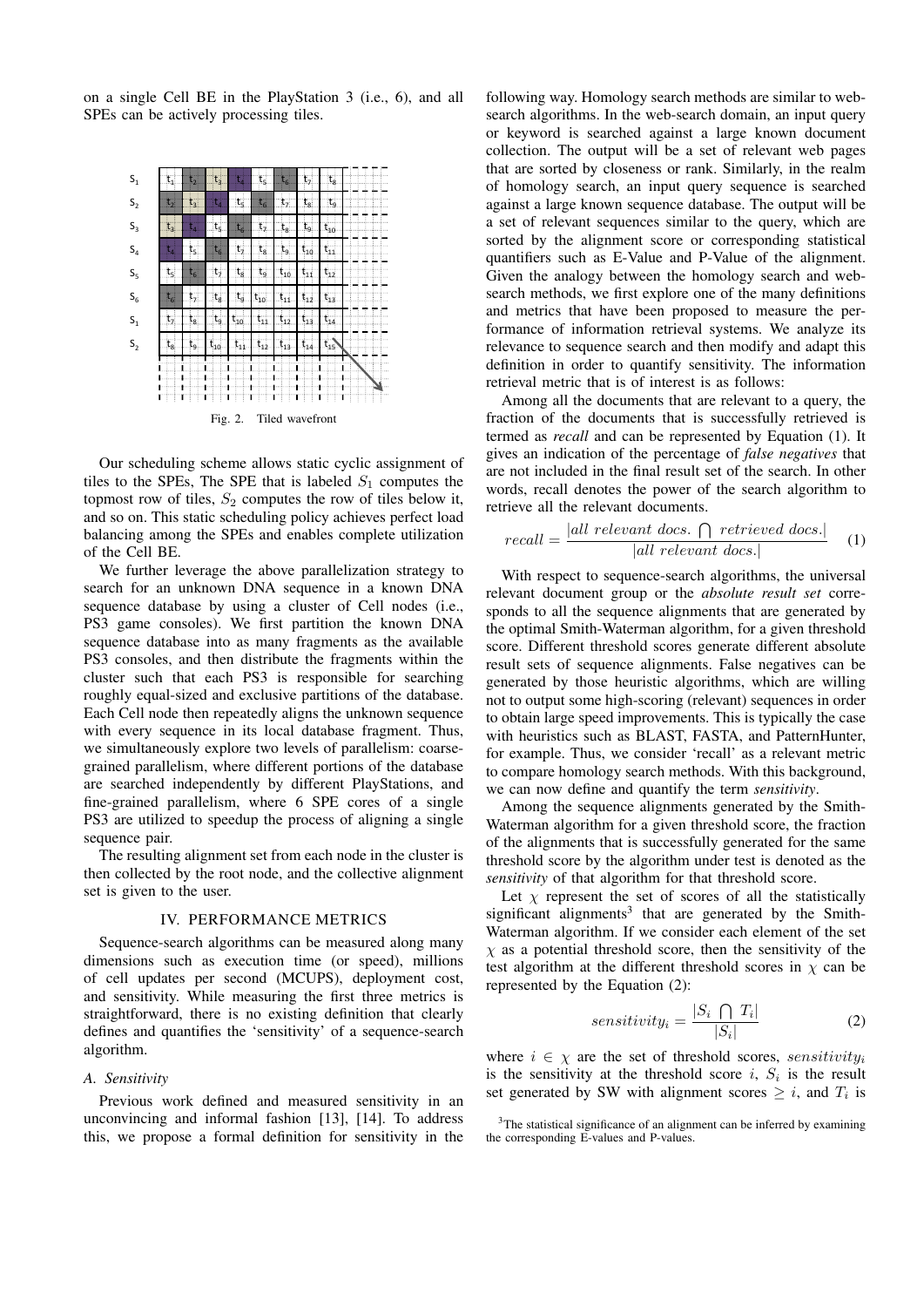the result set generated by the test algorithm with alignment scores  $\geq i$ .

Since no sequence-search algorithm generates false positives, the result set generated by the test algorithm is contained in the absolute result set generated by Smith-Waterman, i.e.  $T_i \subseteq S_i$ . Therefore, Equation (2) becomes

$$
sensitivity_i = \frac{|T_i|}{|S_i|} \tag{3}
$$

Sensitivity is therefore a function of the threshold score. To assign a unified sensitivity value to a sequence-search algorithm, we take the mean of sensitivity values at all the threshold scores in  $\chi$ , as shown in Equation (4). Empirical results from Section V-B show that the sensitivity values for different threshold scores have very low variance, and thus, their mean value provides a good estimate of the sensitivity of the algorithm.

$$
Sensitivity = \frac{\sum_{i \in \chi} sensitivity_i}{|\chi|} \tag{4}
$$

Hence, the target for any sequence-search algorithm is to provide a result set that is identical to that of Smith-Waterman, thereby achieving a perfect sensitivity of 1. If the sensitivity is less than 1, it means that the sequence-search algorithm has *missed* generating significant alignments.

# V. EXPERIMENTS

# *A. Set-Up and Methodology*

To test our Smith-Waterman design, we conduct experiments to search for a single (potentially unknown) DNA sequence (query) against a known DNA sequence database.

The performance of Smith-Waterman depends only on the size of the sequences that are being aligned and not on their contents. So, we can conveniently choose synthetic or real biological sequence data in our experiments, without any change in the execution times of the application. Hence, each character in the query sequence was generated independently and uniformly at random from the alphabet A, C, G, T. We choose 6 different DNA sequences as 6 independent queries, their sizes ranging from 256 to 3584 characters, respectively. Given that 95.66% of the sequences in the NCBI NT database are 5000 characters in size or less [15], we evaluate our parallel design by using realistic sequence sizes.

We search the 6 chosen unknown sequences against the Drosophila NT database (downloaded from the NCBI site), which contains 1170 known DNA sequences that include approximately 3.5 million symbols.

To assess the scalability of our design, we executed it on our 14-node PS3 cluster and varied the number of nodes in the cluster from 1 to 14.

Using the performance metrics from Section IV, we compare Smith-Waterman performance on different platforms: our implementation on the Cell BE (PS3) cluster, Manavski's solution on the nVIDIA GeForce GPGPU, Smith-Waterman on the TimeLogic card, and the canonical Smith-Waterman on a general-purpose PC. We define two types of Smith-Waterman implementations: partial and complete. We define *partial* solutions as those that only calculate the alignment scores. These implementations do *not* perform the backtrace operation to generate the optimal alignments. On the other hand, *complete* Smith-Waterman solutions calculate the alignment scores *and* generate the optimal alignments.

Manavski's GPGPU implementation delivers a partial solution. TimeLogic provides a partial solution on their FPGA accelerators (referred to as *TimeLogic-only*) but then can use these results to perform a complete alignment on the host servers (referred to as *TimeLogic + CPU server*). We provide *complete* Smith-Waterman solutions on the PS3 and PC platforms.

We then compare the performance of our PS3 implementation of Smith-Waterman against BLAST executed on the PC. The blastall program was executed with the following parameter list:

# blastall –p blastn –d <database file> –i <query file>  $-$ o  $\lt$ output\_file $>$  $-$ F F $-$ S 1 $-$ e 100

The parameter list denotes that the blastn program is being executed by switching off the query sequence filtering, and only the top query strands are being searched against the database. The threshold expectation value (E-value) of the output alignments is set at 100.

For the experiments in this section, we chose a gap-open penalty of −5 and gap-extension penalty of −1 and allotted 3 points for a character match and −1 for a mismatch.

#### *B. Results*

Below we present our results in three parts. First, we discuss the speedup of parallel Smith-Waterman on the Cell platform. Second, we compare the performance of parallel Smith-Waterman on the Cell cluster to other implementations discussed in previous sections. Finally, we show that our solution approaches the speed of BLAST but maintains *ideal* sensitivity.

*1) Speedup of Smith-Waterman on the PS3 Cluster:* In [8], we concluded that the tiled-wavefront scheme, which was also discussed briefly in Section III-B, scales linearly within the Cell architecture, i.e., if more cores were available on the Cell chip, then we might have seen a larger speedup for aligning a single pair of sequences. Here we execute our extended parallel Smith-Waterman implementation on a PS3 cluster having 14 nodes. The sizes of the 6 query sequences range from 256 to 3584 characters and are named as Query 256 through Query 3584, respectively. Figure 3 shows that we achieve a 21 to 55 times maximum speedup over the canonical Smith-Waterman implementation on the PC. Also, the scalability of our implementation is close to linear for all the query sizes, i.e., we get better performance as we employ more PS3 nodes and our design is highly scalable for larger clusters.

We measure a 449-fold speedup of our parallel algorithm over the sequential implementation when the PPE was the basis of calculation. But we note that the PPE has very limited computational capabilities, and thus, using the PPE core as a basis for speedup calculation artificially inflates our results without much benefit.

*2) Smith-Waterman on PS3 vs. Others:* We compare the various Smith-Waterman solutions based on their performance per dollar or MCUPS/\$, as shown in Figure 4.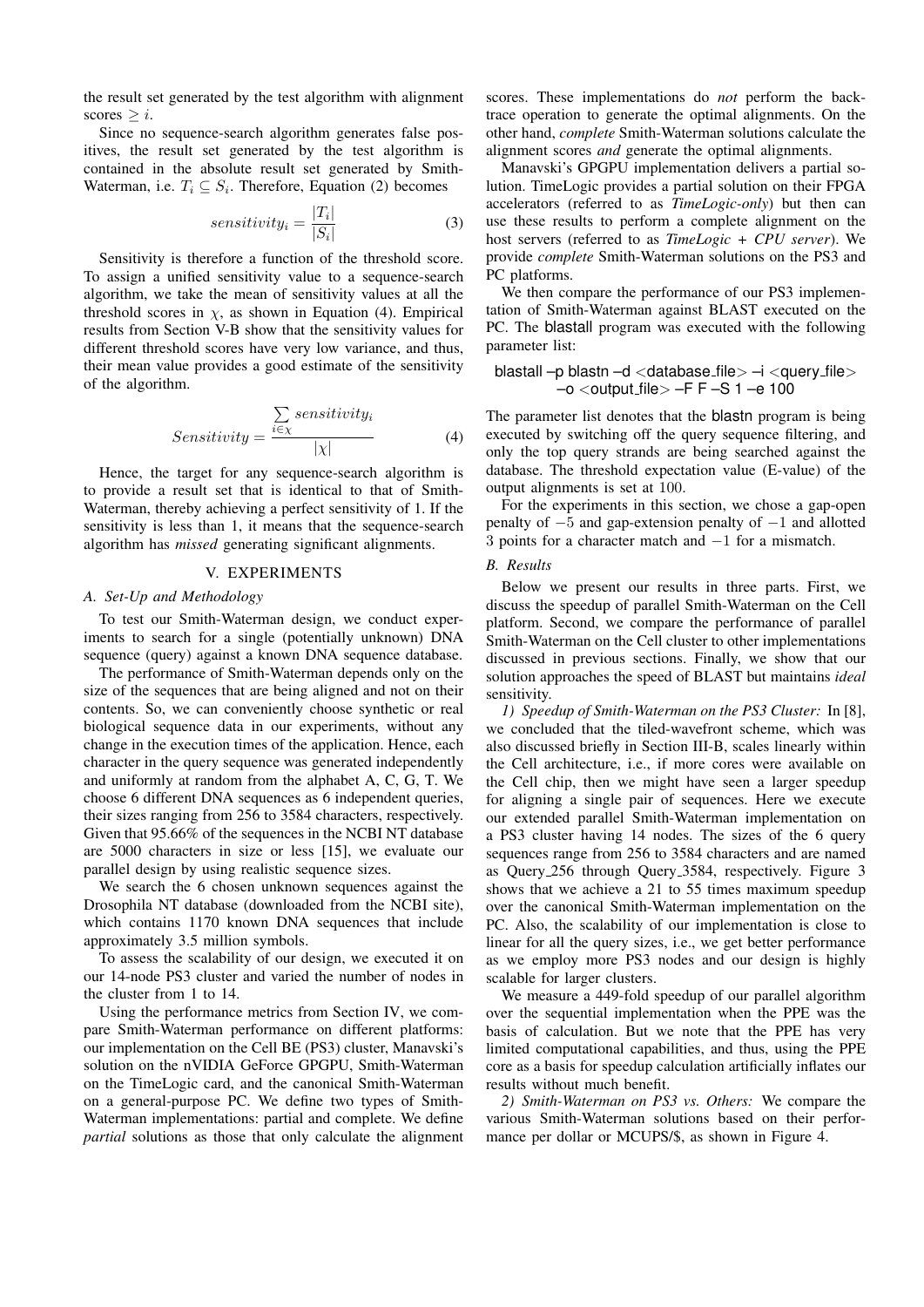| Platform of<br>Execution | Cost of<br>Deployment (U.S.<br>Dollars) | Sequence sizes |                                    |              |                                    |              |                                    |              |                                    |              |                                    |              |                                    |               |                                    |  |
|--------------------------|-----------------------------------------|----------------|------------------------------------|--------------|------------------------------------|--------------|------------------------------------|--------------|------------------------------------|--------------|------------------------------------|--------------|------------------------------------|---------------|------------------------------------|--|
|                          |                                         | 256            |                                    | 512          |                                    | 1024         |                                    | 2048         |                                    | 3072         |                                    | 3584         |                                    | > 3584 (5120) |                                    |  |
|                          |                                         | <b>MCUPS</b>   | <b>MCUPS</b><br>per \$<br>(scaled) | <b>MCUPS</b> | <b>MCUPS</b><br>per \$<br>(scaled) | <b>MCUPS</b> | <b>MCUPS</b><br>per \$<br>(scaled) | <b>MCUPS</b> | <b>MCUPS</b><br>per \$<br>(scaled) | <b>MCUPS</b> | <b>MCUPS</b><br>per \$<br>(scaled) | <b>MCUPS</b> | <b>MCUPS</b><br>per \$<br>(scaled) | <b>MCUPS</b>  | <b>MCUPS</b><br>per \$<br>(scaled) |  |
| SW on PC                 | 800                                     | 8.07           | 1                                  | 8.03         | 1                                  | 7.81         | $\mathbf{1}$                       | 7.75         | $\mathbf{1}$                       | 7.77         | 1                                  | 7.69         | $\mathbf{1}$                       | 5.43          | 1                                  |  |
| SW on CUDA               | 1170                                    | 833            | 70.54                              | 901          | 76.69                              | 940          | 82.27                              | 960          | 84.66                              | N/A          |                                    | N/A          |                                    | N/A           |                                    |  |
| <b>SW</b> on TimeLogic   | 20000                                   | 3613           | 17.90                              | 5657         | 28.17                              | 7257         | 37.15                              | 8798         | 45.39                              | 8928         | 45.98                              | 9390         | 48.82                              | 9676          | 71.32                              |  |
| SW on TimeLogic +<br>CPU | 20000                                   | 194            | 0.96                               | 209          | 1.04                               | 219          | 1.12                               | 137          | 0.71                               | 224          | 1.15                               | 227          | 1.18                               | 148           | 1.09                               |  |
| SW on PS3                | 5586                                    | 167.33         | 2.97                               | 272.92       | 4.87                               | 342.97       | 6.29                               | 399.89       | 7.39                               | 415.41       | 7.66                               | 421.74       | 7.85                               | N/A           |                                    |  |

Fig. 4. Table comparing the performances of the various existing Smith-Waterman (SW) software and hardware solutions. The italicized grey fonts in the table mean that the solutions are *partial*, i.e., they only calculate the scores without generating the alignment. The other entries in the table indicate *complete* SW solutions, i.e. they calculate the scores as well as generate the alignments. Performances are measured in MCUPS and MCUPS/\$. For the purpose of insightful performance comparison, all the MCUPS/\$ values are scaled such that the value of the naïve solution of SW on PC is 1.



Fig. 3. Speedup chart for the PS3 cluster.

Figure 4 presents the multitude of trade-offs, based on the completeness of the Smith-Waterman implementation (i.e., partial or complete), the maximum sequence size that can be aligned, MCUPS and the cost of deployment (represented as MCUPS per dollar) of each of the systems.

The TimeLogic-only solution clearly offers the highest MCUPS, but the hardware is expensive. The CUDA solution on the GPGPU is the best in terms of MCUPS/\$, but it cannot align sequences whose lengths are 2048 characters, and thus, it does not align a significant amount of realistic sequences (refer to Section V-A). Moreover, the previous two solutions provide only a *partial* Smith-Waterman solution (i.e., no backtrace). While the TimeLogic + CPU Server and the PC implementations can align all the realistic sequence sizes, they have very low MCUPS/\$.

Among all the complete Smith-Waterman solutions, our design for the PS3 cluster is arguably the best – we have the highest MCUPS/\$, and we align realistic sequences sizes.

Why are the partial solutions much faster than the complete ones? The backtrace operation requires the entire matrix to be present in the physical memory beforehand. If the application is not performing the backtrace, many clever heuristics can be performed to pipeline the matrix-filling phase without having to store the entire matrix. Also, the smaller memory requirement for the partial solutions means that multiple pairwise sequence alignments can simultaneously fit into the limited memory resources, thereby increasing the MCUPS.

*3) Speed vs. Sensitivity:* Here we show that our solution on the PS3 cluster approaches the speed of BLAST but at *ideal* sensitivity. To measure the sensitivity values of Smith-Waterman and BLAST, we first assume the sensitivity of Smith-Waterman to be 1 and measured the sensitivity of BLAST relative to that, using the equations from Section IV. We first list the scores and E-values of each sequence alignment that was generated by BLAST and Smith-Waterman. All the alignments generated by Smith-Waterman had Evalues  $\leq 100$ , and we chose their corresponding alignment scores as the set of *significant threshold scores*, χ, as shown in Figure 5(a). Using Equation (3), we calculated the sensitivity of BLAST for each threshold score in  $\chi$ . We repeated the above procedure for each of the input query sequences, and from all the sensitivity values, we found that the mean sensitivity value was 0.36 with a very low variance of 0.01 on an average, across all input query sequences. The consistent empirical results across a variety of input query sequences and threshold scores led us to formulate Equation (4), and we therefore chose 0.36 as the sensitivity of the BLAST algorithm.

Figure 5(b) shows that BLAST is faster than all the Smith-Waterman implementations, but the sensitivity value of 0.36 relative to Smith-Waterman indicates that BLAST *misses* about 64% of the significant alignments on average. On the other hand, the parallel Smith-Waterman implementation